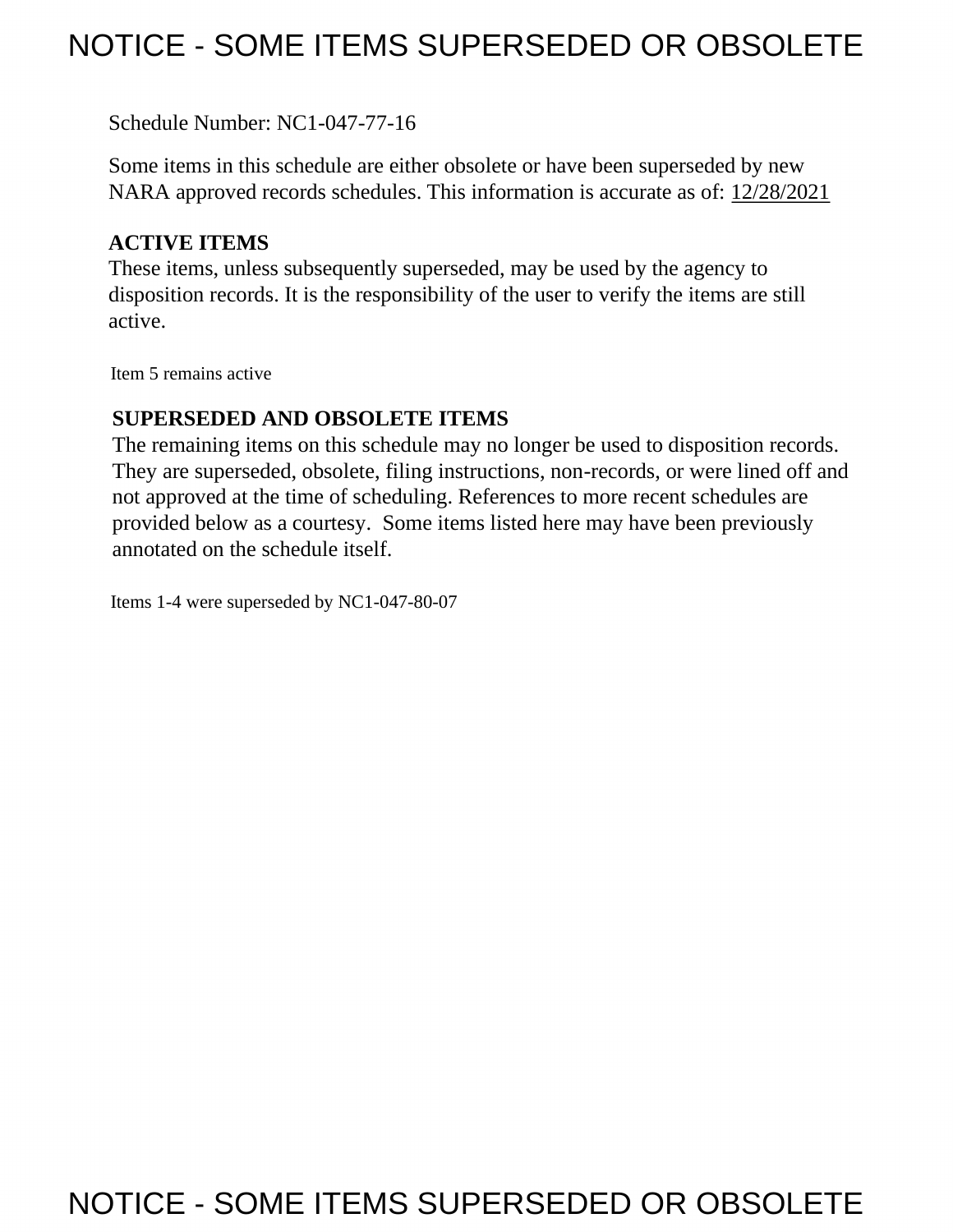| <b>REQUEST FOR RECORD!</b><br><b>ISPOSITION AUTHORITY</b><br>(See Instructions on reverse)<br>TO: GENERAL SERVICES ADMINISTRATION.<br>NATIONAL ARCHIVES AND RECORDS SERVICE, WASHINGTON, DC 20408                                                                                                                          |                          | <b>LEAVE BLANK</b><br>JOB NO.                                                                                                                                                                                  |  |  |  |
|----------------------------------------------------------------------------------------------------------------------------------------------------------------------------------------------------------------------------------------------------------------------------------------------------------------------------|--------------------------|----------------------------------------------------------------------------------------------------------------------------------------------------------------------------------------------------------------|--|--|--|
|                                                                                                                                                                                                                                                                                                                            |                          | NCI<br>4777<br>16<br>DATE RECEIVED                                                                                                                                                                             |  |  |  |
| 1. FROM (AGENCY OR ESTABLISHMENT)                                                                                                                                                                                                                                                                                          |                          | 1 2 MAY 1977                                                                                                                                                                                                   |  |  |  |
| Department of Health, Education, and Welfare<br>2. MAJOR SUBDIVISION                                                                                                                                                                                                                                                       |                          | NOTIFICATION TO AGENCY                                                                                                                                                                                         |  |  |  |
| Social Security Administration<br>3. MINOR SUBDIVISION                                                                                                                                                                                                                                                                     |                          | In accordance with the provisions of 44 U.S.C. 3303a the disposal re-<br>quest, including amendments, is approved except for items that may<br>be stamped "disposal not approved" or "withdrawn" in column 10. |  |  |  |
| Office of Program Policy and Planning<br>4. NAME OF PERSON WITH WHOM TO CONFER<br><u> George S. Yamamura</u>                                                                                                                                                                                                               | 5. TEL. EXT.<br>594–5770 | $6 - 22 - 77$<br>Archivist of the United States                                                                                                                                                                |  |  |  |
| 6. CERTIFICATE OF AGENCY REPRESENTATIVE:                                                                                                                                                                                                                                                                                   |                          |                                                                                                                                                                                                                |  |  |  |
| I hereby certify that I am authorized to act for this agency in matters pertaining to the disposal of the agency's records;<br>that the records proposed for disposal in this Request of ______ page(s) are not now needed for the business of<br>this agency or will not be needed after the retention periods specified. |                          |                                                                                                                                                                                                                |  |  |  |
| <b>A</b> Request for immediate disposal.                                                                                                                                                                                                                                                                                   |                          |                                                                                                                                                                                                                |  |  |  |
| B Request for disposal after a specified period of time or request for permanent<br>XI.<br>retention.                                                                                                                                                                                                                      |                          |                                                                                                                                                                                                                |  |  |  |

| REQUEST FOR RECORD! ISPOSITION AUTHORITY<br>(See Instructions on reverse) |                                                                                                                                                                                                                                                                                                                                                                                                                                                                                                                                       | JOB NO.             | <b>LEAVE BLANK</b>                                                                                                                    |                            |                            |
|---------------------------------------------------------------------------|---------------------------------------------------------------------------------------------------------------------------------------------------------------------------------------------------------------------------------------------------------------------------------------------------------------------------------------------------------------------------------------------------------------------------------------------------------------------------------------------------------------------------------------|---------------------|---------------------------------------------------------------------------------------------------------------------------------------|----------------------------|----------------------------|
|                                                                           | TO: GENERAL SERVICES ADMINISTRATION,<br>NATIONAL ARCHIVES AND RECORDS SERVICE, WASHINGTON, DC 20408                                                                                                                                                                                                                                                                                                                                                                                                                                   |                     | $NC1$ 47 77                                                                                                                           |                            | 16                         |
|                                                                           | 1. FROM (AGENCY OR ESTABLISHMENT)                                                                                                                                                                                                                                                                                                                                                                                                                                                                                                     |                     | DATE RECEIVED                                                                                                                         | 1 2 MAY 1977               |                            |
|                                                                           | Department of Health, Education, and Welfare                                                                                                                                                                                                                                                                                                                                                                                                                                                                                          |                     |                                                                                                                                       | NOTIFICATION TO AGENCY     |                            |
| 2. MAJOR SUBDIVISION                                                      |                                                                                                                                                                                                                                                                                                                                                                                                                                                                                                                                       |                     | In accordance with the provisions of 44 U.S.C. 3303a the disposal re-                                                                 |                            |                            |
| 3. MINOR SUBDIVISION                                                      | Social Security Administration                                                                                                                                                                                                                                                                                                                                                                                                                                                                                                        |                     | quest, including amendments, is approved except for items that may<br>be stamped "disposal not approved" or "withdrawn" in column 10. |                            |                            |
|                                                                           | Office of Program Policy and Planning<br>4. NAME OF PERSON WITH WHOM TO CONFER                                                                                                                                                                                                                                                                                                                                                                                                                                                        | <b>5. TEL. EXT.</b> | $6 - 22 - 77$                                                                                                                         |                            |                            |
|                                                                           | George S. Yamamura                                                                                                                                                                                                                                                                                                                                                                                                                                                                                                                    | 594-5770            |                                                                                                                                       |                            |                            |
|                                                                           | 6. CERTIFICATE OF AGENCY REPRESENTATIVE:                                                                                                                                                                                                                                                                                                                                                                                                                                                                                              |                     |                                                                                                                                       |                            |                            |
|                                                                           | A Request for immediate disposal.<br>$\boxed{\mathbb{X}}$ <b>B</b> Request for disposal after a specified period of time or request for permanent<br>retention.                                                                                                                                                                                                                                                                                                                                                                       |                     |                                                                                                                                       |                            |                            |
| C. DATE                                                                   | D. SIGNATURE OF TRENCLAREPRESENSATIVE<br>Covon J.F                                                                                                                                                                                                                                                                                                                                                                                                                                                                                    | $E.$ TITLE $\cdot$  |                                                                                                                                       |                            |                            |
| 5/9/77                                                                    | N <sup>Russell</sup> 0. Hess                                                                                                                                                                                                                                                                                                                                                                                                                                                                                                          |                     | Department Records Management Officer                                                                                                 |                            |                            |
| 7.<br>ITEM NO.                                                            | 8. DESCRIPTION OF ITEM<br>(With Inclusive Dates or Retention Periods)                                                                                                                                                                                                                                                                                                                                                                                                                                                                 |                     |                                                                                                                                       | 9.<br>SAMPLE OR<br>JOB NO. | 10.<br><b>ACTION TAKEN</b> |
| ı.                                                                        | SSA REGULATION AND NOTICE RECORDS                                                                                                                                                                                                                                                                                                                                                                                                                                                                                                     |                     |                                                                                                                                       |                            |                            |
|                                                                           | Original and microfilm history files for regulations and<br>notices published in the Federal Register by the Secretary<br>The notices and regulations interpret statutes,<br>HEW.<br>court decisions, and policy decisions relating to all<br>social security programs. Included are regulation develop-<br>ment plans, notices of intent to regulate, notices of<br>public hearings, public comments (if any), preliminary<br>drafts, the intercomponent review comments, notices of<br>the proposed regulation, and final versions. |                     |                                                                                                                                       |                            |                            |
|                                                                           | Original Documents<br>а.                                                                                                                                                                                                                                                                                                                                                                                                                                                                                                              |                     |                                                                                                                                       |                            |                            |
|                                                                           | Destroy 1 year after microfilm has been proven<br>acceptable.                                                                                                                                                                                                                                                                                                                                                                                                                                                                         |                     |                                                                                                                                       |                            |                            |
|                                                                           | Microfilm<br>b.                                                                                                                                                                                                                                                                                                                                                                                                                                                                                                                       |                     |                                                                                                                                       |                            |                            |
|                                                                           | Permanent. Offer microfilm to National Archives<br>after 20 years.                                                                                                                                                                                                                                                                                                                                                                                                                                                                    |                     |                                                                                                                                       |                            |                            |
|                                                                           | The Social Security Administration certifies that<br>all permanent records will be microfilmed in ac-                                                                                                                                                                                                                                                                                                                                                                                                                                 |                     |                                                                                                                                       |                            |                            |
|                                                                           | cordance with the provisions of the FPMR.                                                                                                                                                                                                                                                                                                                                                                                                                                                                                             |                     |                                                                                                                                       |                            |                            |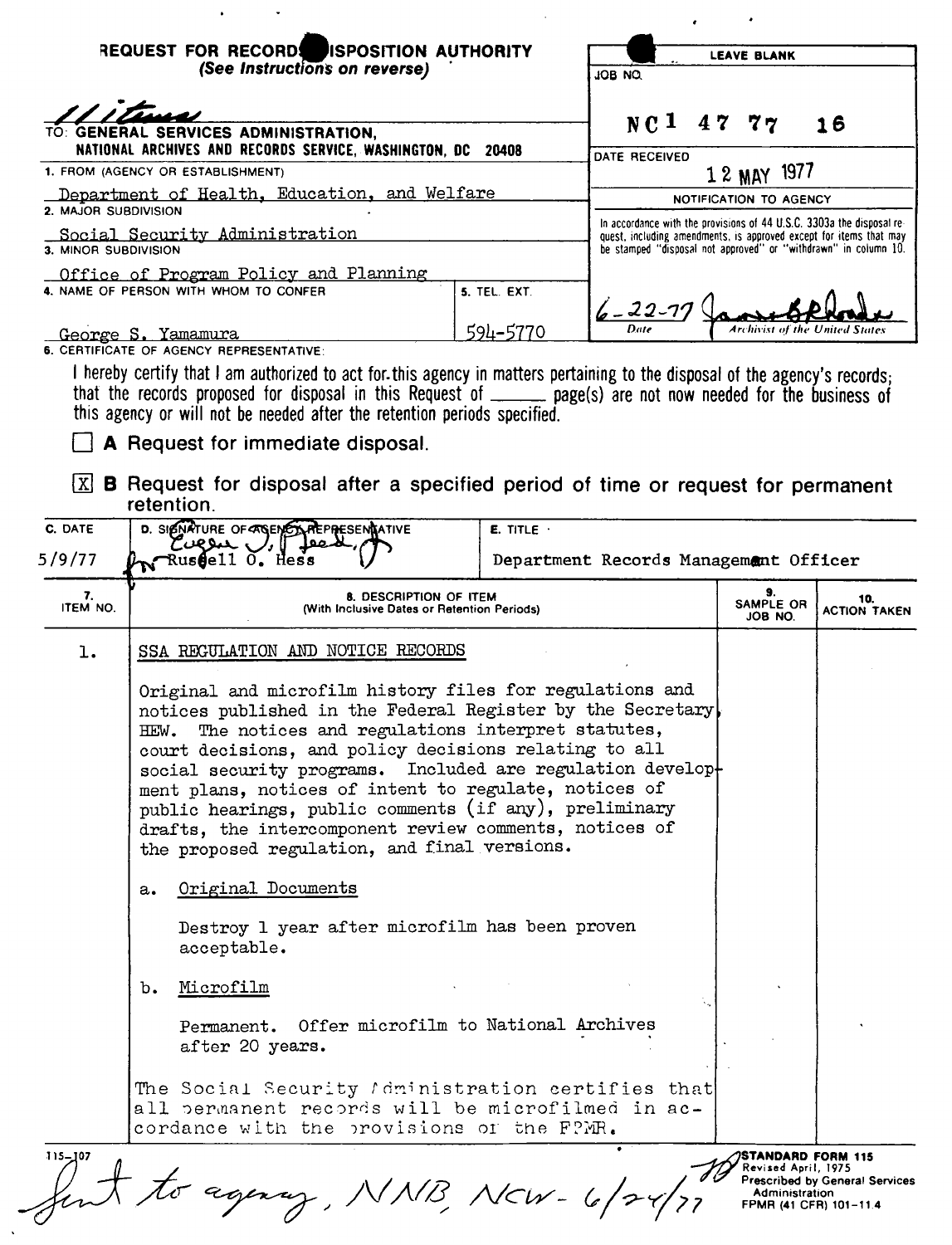## **INSTRUCTIONS**

### General Instructions:

Use Standard Form 115 (obtainable from supply depots of the Federal Supply Service, General Services Administration) and the continuation sheet Standard Form 115a (obtainable from the Records Disposition Division, Office of Federal Records Centers, National Archives and Records Service, Washington, D.C. 20408) to obtain authority to dispose of records or to request permanent retention of records. Detach the fifth copy from the set and keep as your reference copy. Submit the first four copies of the set to the National Archives and Records Service. One copy will be returned to the agency as notification of items that are authorized for disposal. Items withdrawn or not approved for disposal will be so marked. Each SF 115 requiring Comptroller General concurrence must be accompanied by a notification of approval from GAO.

#### **Specific Instructions:**

Entries 1, 2, and 3 should show what agency has custody of the records that are identified on the form, and should contain the name of the department or independent agency, and its major and minor subdivisions.

Entries 4 and 5 should help identify and locate the person to whom inquiries regarding the records should be directed.

Entry 6 should be signed and dated on the four copies by the agency representative. The number of pages involved in the request should be inserted. The legaling is a funded in density of the dimension

Box A should be checked if the records may be disposed of immediately. Box B should be checked if continuing disposal authority is requested or if permanent retention is requested. Only one box may be checked.

Entry 7 should contain the numbers of the items of records identified on the form in sequence, i.e., 1, 2, 3, 4, etc.

Entry 8 should show what records are proposed for disposal:

Center headings should indicate what office's records are involved if all records described on the form are not those of the same office or if they are records created by another office or agency.

An identification should be provided of the types of records involved if they are other than textural records, for example, if they are photographic records, sound recordings, or cartographic records.

An itemization and accurate identification should be provided of the series of records that are proposed for disposal or retention. Each series should comprise the largest practical grouping of separately organized and logically related materials that can be treated as a single unit for purposes of disposal. Component parts of a series may be listed separately if numbered consecutively as Ia, Ib, etc., under the general series entry.

A statement should be provided showing when disposal is to be made of the records, thus:

If immediate disposal is requested of past accumulations of records, the inclusive dates during which the records were produced should be stated.

If continuing disposal is requested for records that have accumulated or will continue to accumulate, the retention period may be expressed in terms of years, months, etc., or in terms of future actions or events. A future action or event that is to determine the retention period must be objective and definite. If disposal of the records is contingent upon their being microfilmed, or otherwise reproduced or recorded on machine readable media, the retention period should read: "Until ascertained that reproduced copies or recordings have been made in accordance with GSA regulations and are adequate substitutes for the paper records:" Also, the provisions of FPMR  $§ 101-11.5$  should be observed.

Entry 9 should be checked if samples are submitted for an item. However, samples of the records are not required unless they are requested by the NARS appraiser. If an item has been previously submitted, the relevant job and item number should be entered.

Entry 10 should be left blank.

| RLO, Office of Program Policy and Planning, OPR |  |
|-------------------------------------------------|--|
| Offlicer<br>SSA                                 |  |
|                                                 |  |
|                                                 |  |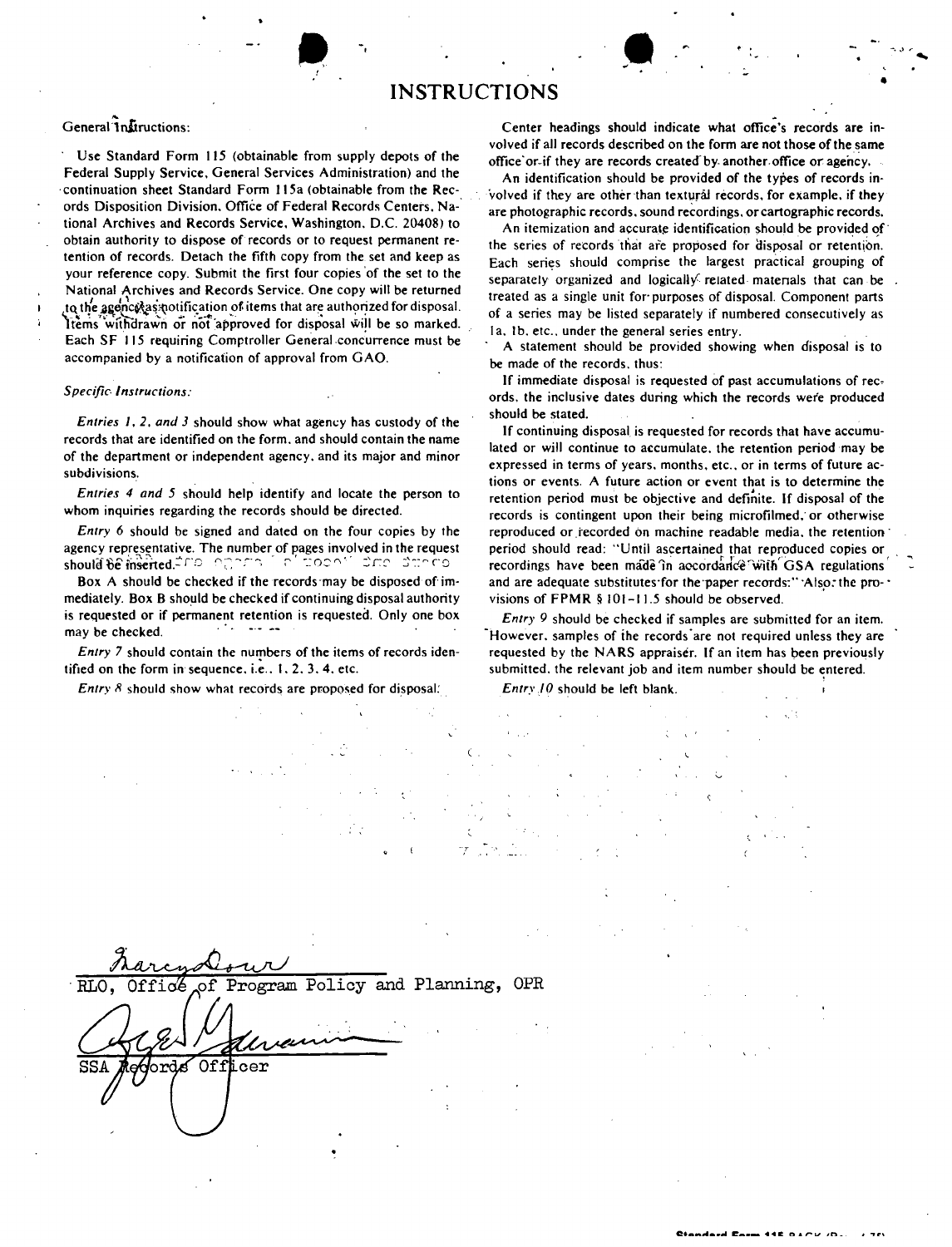|                | .NO <mark>د</mark> ت                                                                                                                                                                                                                                                                                                                                                                                                                                                                                            |                            | PAGE OF                    |  |
|----------------|-----------------------------------------------------------------------------------------------------------------------------------------------------------------------------------------------------------------------------------------------------------------------------------------------------------------------------------------------------------------------------------------------------------------------------------------------------------------------------------------------------------------|----------------------------|----------------------------|--|
|                | Request for Records Disposition Authority-Continuation                                                                                                                                                                                                                                                                                                                                                                                                                                                          |                            | $2$ of $3$                 |  |
| 7.<br>ITEM NO. | 8. DESCRIPTION OF ITEM<br>(With Inclusive Dates or Retention Periods)                                                                                                                                                                                                                                                                                                                                                                                                                                           | 9.<br>SAMPLE OR<br>JOB NO. | 10.<br><b>ACTION TAKEN</b> |  |
| 2.             | SOCIAL SECURITY RULINGS RECORDS                                                                                                                                                                                                                                                                                                                                                                                                                                                                                 |                            |                            |  |
|                | Original and microfilm copies of history folders per-<br>taining to technical and legal issuances on retirement<br>and survivors, health, disability, supplementary security<br>income, and miner's benefits programs. These issuances<br>are published quarterly as Social Security Rulings.<br>The<br>quarterly bulletins are republished annually in the<br>Cumulative Bulletin of Social Security Rulings. Included<br>are related background material, clearances, and published<br>copies of the rulings. |                            |                            |  |
|                | Original Documents<br>а.                                                                                                                                                                                                                                                                                                                                                                                                                                                                                        |                            |                            |  |
|                | Destroy 1 year after microfilm has been proven<br>acceptable.                                                                                                                                                                                                                                                                                                                                                                                                                                                   |                            |                            |  |
|                | Microfilm<br>ъ.                                                                                                                                                                                                                                                                                                                                                                                                                                                                                                 |                            |                            |  |
|                | Permanent. Offer microfilm to National Archives<br>after 20 years.                                                                                                                                                                                                                                                                                                                                                                                                                                              |                            |                            |  |
| 3.             | SOCIAL SECURITY HANDBOOK RECORDS                                                                                                                                                                                                                                                                                                                                                                                                                                                                                |                            |                            |  |
|                | Original and microfilm copies of additions and changes<br>to each chapter of the Social Security Handbook which are<br>prepared for new handbook editions. Included are inter-<br>component comments and reviews, preliminary and inter-<br>component drafts, and final copies sent to be printed.                                                                                                                                                                                                              |                            |                            |  |
|                | Original Document<br>a.                                                                                                                                                                                                                                                                                                                                                                                                                                                                                         |                            |                            |  |
|                | Destroy 1 year after microfilm has been proven<br>acceptable.                                                                                                                                                                                                                                                                                                                                                                                                                                                   |                            |                            |  |
|                | Microfilm<br>b.                                                                                                                                                                                                                                                                                                                                                                                                                                                                                                 |                            |                            |  |
|                | Permanent. Offer to National Archives after<br>20 years.                                                                                                                                                                                                                                                                                                                                                                                                                                                        |                            |                            |  |
| 4.             | PROGRAM POLICY DIRECTIVES RECORDS                                                                                                                                                                                                                                                                                                                                                                                                                                                                               |                            |                            |  |
|                | Original and microfilm copies of history folders of<br>Program Policy Directives (PPD). PPD's are formal<br>statements, distributed SSA-wide, of social security<br>program policy for which regulations and operating<br>policies and instructions are written.<br>They are<br>developed, as necessary, to establish new or revised<br>policy as the result of legislation, Commissioner's                                                                                                                     |                            |                            |  |

 $\mathcal{L}_{\mathcal{A}}$ 

 $\epsilon$  ,  $\epsilon$ 

 $\Delta \sim 1$ 

 $\langle \cdot \rangle$ 

Four copies, including original, to be submitted to the National Archives